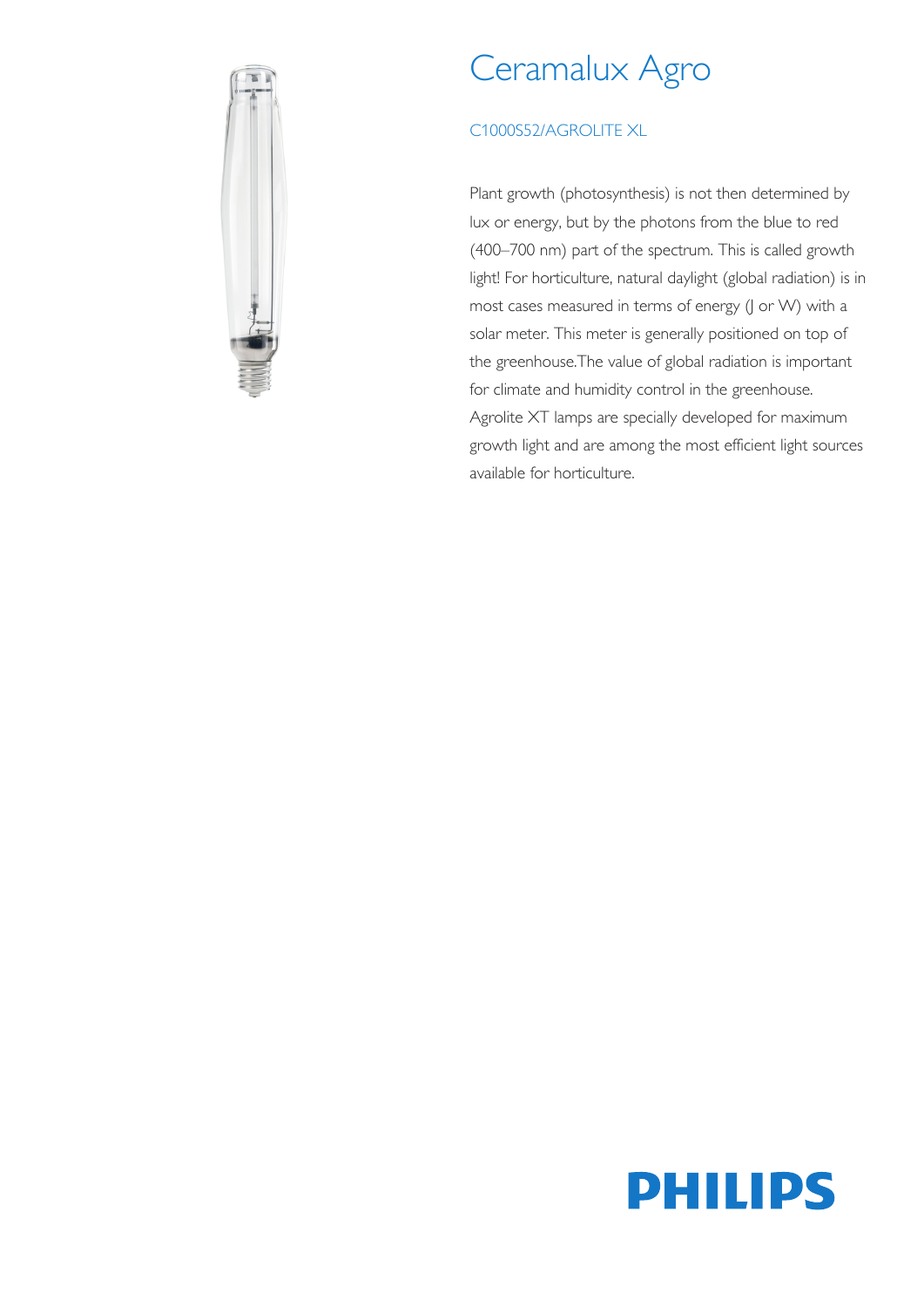## Product data

#### • General Information

| Cap-Base                  | Mogul [ Mogul]         |
|---------------------------|------------------------|
| <b>Operating Position</b> | Universal [ Universal] |
| Main Application          | Agro                   |
| Life To 50% Failures      | 15000 h                |
| (Nom)                     |                        |
| Ansi Code HID             | S52                    |

## • Light Technical

| Initial lumen (Min)<br>Initial lumen (Nom)<br>Photosynthetic<br>Photon Flux (PPF) | 131400 lm<br>146000 lm<br>1850 µmol/s |
|-----------------------------------------------------------------------------------|---------------------------------------|
| Design Mean Lumens                                                                | 131400 lm                             |
| <b>Chromaticity Coor-</b>                                                         | 518                                   |
| dinate $X$ (Nom)                                                                  |                                       |
| <b>Chromaticity Coor-</b>                                                         | 477                                   |
| dinate Y (Nom)                                                                    |                                       |
| Correlated Color                                                                  | 2100 K                                |
| Temperature (Nom)                                                                 |                                       |
| Luminous Efficacy                                                                 | $131.4 \text{ lm/W}$                  |
| (rated) (Min)                                                                     |                                       |
| Luminous Efficacy                                                                 | 146 lm/W                              |
| (rated) (Nom)                                                                     |                                       |
| Color Rendering                                                                   | 26                                    |
| Index (Nom)                                                                       |                                       |
|                                                                                   |                                       |

#### • Operating and Electrical

| Power (Rated)           | 1000 W |
|-------------------------|--------|
| (Nom)                   |        |
| Lamp Current (Nom)      | 4.7 A  |
| Ignition Supply         | 456 V  |
| Voltage (Max)           |        |
| <b>Re-Ignition Time</b> | 2 min  |
| $(Min)$ (Max)           |        |
|                         |        |

## Dimensional drawing



| Ignition Time (Max) |
|---------------------|
| Voltage (Max)       |
| Voltage (Min)       |
| Voltage (Nom)       |
|                     |

## • Mechanical and Housing

| <b>Bulb Finish</b>   | Clear (CL)         |
|----------------------|--------------------|
| Cap-Base Information | Brass [ Brass Cap] |
| <b>Bulb Material</b> | <b>Hard Glass</b>  |

 $\frac{5}{275}$  V 210 V 250 V

#### • Approval and Application

| Picogram Per Lumen | 16.7 pg/lm.h     |
|--------------------|------------------|
| Hour               |                  |
| Mercury (Hg)       | 33 <sub>mg</sub> |
| Content (Nom)      |                  |

#### • Luminaire Design Requirements

| <b>Bulb Temperature</b> | 400 $^{\circ}$ C |
|-------------------------|------------------|
| (Max)                   |                  |
| Cap-Base Tempera-       | 210 °C           |
| ture (Max)              |                  |

#### • Product Data

| Order product name  | C1000S52/AGROLITE XL |
|---------------------|----------------------|
| EAN/UPC - Product   | 046677140649         |
| Order code          | 140640               |
| Numerator - Quan-   | 1                    |
| tity Per Pack       |                      |
| Numerator - Packs   | 6                    |
| per outer box       |                      |
| Material Nr. (12NC) | 928601154704         |
| Net Weight (Piece)  | $0.001$ kg           |
|                     |                      |

## HPS AGRO 1000W E39 E25 U

| Product                                 |  |
|-----------------------------------------|--|
| C1000S52/AGROLITE XL 3.125 in 15.063 in |  |



D

E39, E 25 U